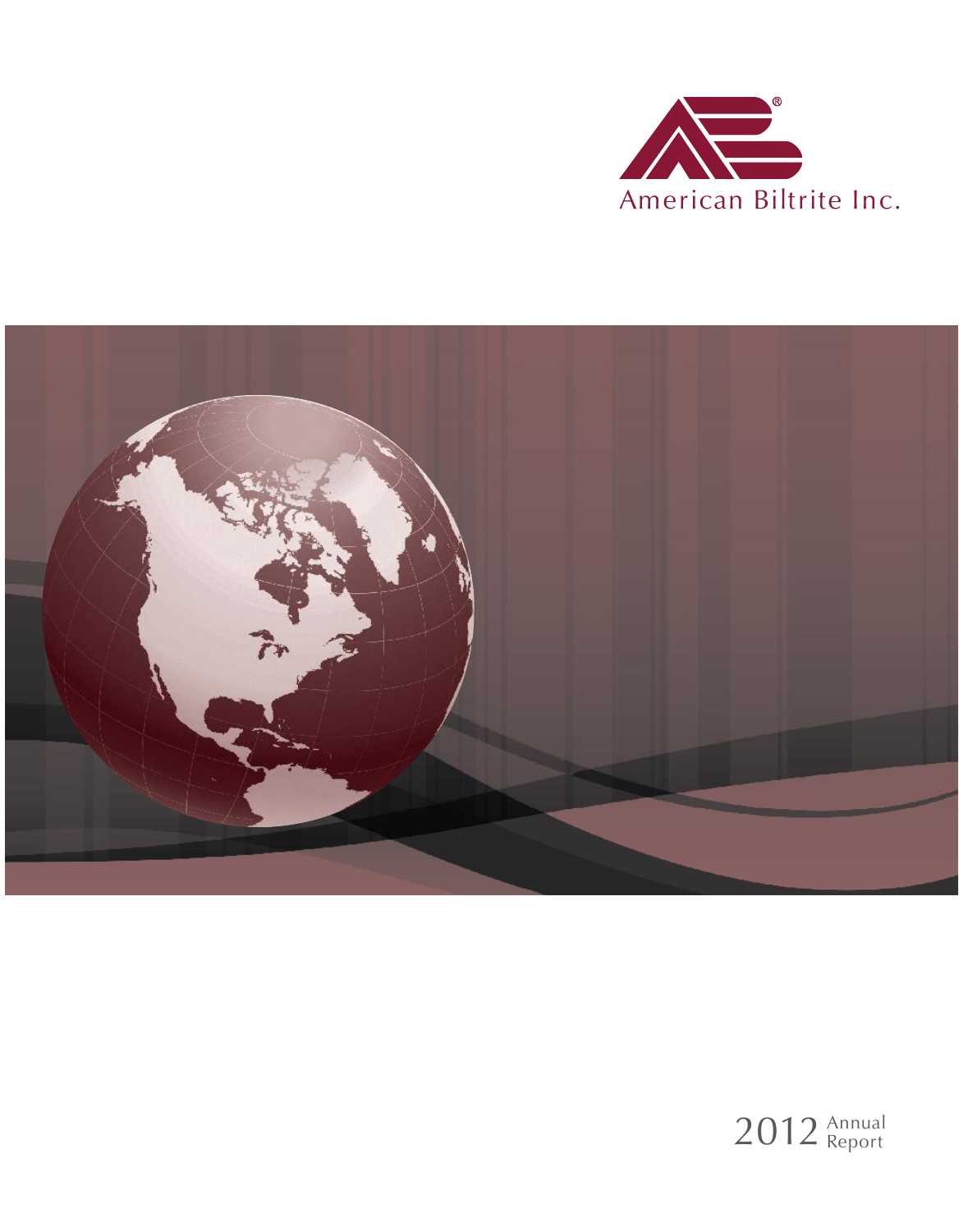# Financial Highlights

(dollars in thousands, except per share amounts)

| Years ended December 31,                                | 2012      | 2011      | 2010      |
|---------------------------------------------------------|-----------|-----------|-----------|
| Net sales                                               | \$213,659 | \$208,733 | \$201,628 |
| Income (loss) from operations                           | 184       | (1, 131)  | 4,041     |
| Net (loss) income from continuing operations            | (301)     | (1,654)   | 4,231     |
| Net (loss) income per share from continuing operations, |           |           |           |
| adjusted for reverse stock split                        |           |           |           |
| Basic                                                   | (8.76)    | (48.11)   | 122.94    |
| Diluted                                                 | (8.76)    | (48.11)   | 122.78    |

## Company Profile

The TAPE/IDEAL division of American Biltrite provides a global customer base with a wide variety of specialized pressure sensitive tapes, films, and protective sheeting. It manufactures these by coating various substrates (paper, film, foil, nylon, polyester films, glass cloth, and others) using adhesive systems formulated with water and solvent-based materials. These products are manufactured in Moorestown, New Jersey and Lowell, Massachusetts, and marketed worldwide with divisional converting facilities in Belgium, Italy and Singapore and sales offices in China and South Korea. Served markets include automotive and transportation; construction (HVAC, Insulation, Electrical); shoe/footwear; graphic arts, print and signage; and various other industrial and consumer applications. The division's products are sold by a dedicated sales organization, distributors, as well as select manufacturers' representatives in North America, Europe, and Asia.

AMERICAN BILTRITE (CANADA) LTD. manufactures and distributes commercial and residential flooring as well as Performance Sheet Rubber throughout North America. The commercial flooring business primarily serves the healthcare, educational and institutional sectors, offering resilient products with high aesthetics, great durability, low maintenance and excellent environmental qualities. The Performance Sheet Rubber business supplies companies with materials for a host of industrial applications, in a broad range of elastomers, widths, sizes and gauges. The division has strong capabilities in R&D, technical expertise and product innovation, with an extensive network of distribution centers across North America.

K&M ASSOCIATES L.P. is one of the United States' largest suppliers of costume jewelry. Its main office and distribution center are located in Providence, Rhode Island. K&M also has showrooms and offices in New York City and offices in two locations in China for logistics, quality control and product development support. K&M successfully serves all levels of retail trade in the U.S. and Canada from mass market to upper tier department stores. K&M's industry leading department store fashion brands are Guess® and T Tahari®. K&M's recognized marketplace strengths are its quality product and logistical capabilities supported by partnerships with its customers in technology, product development, analysis, and merchandising services.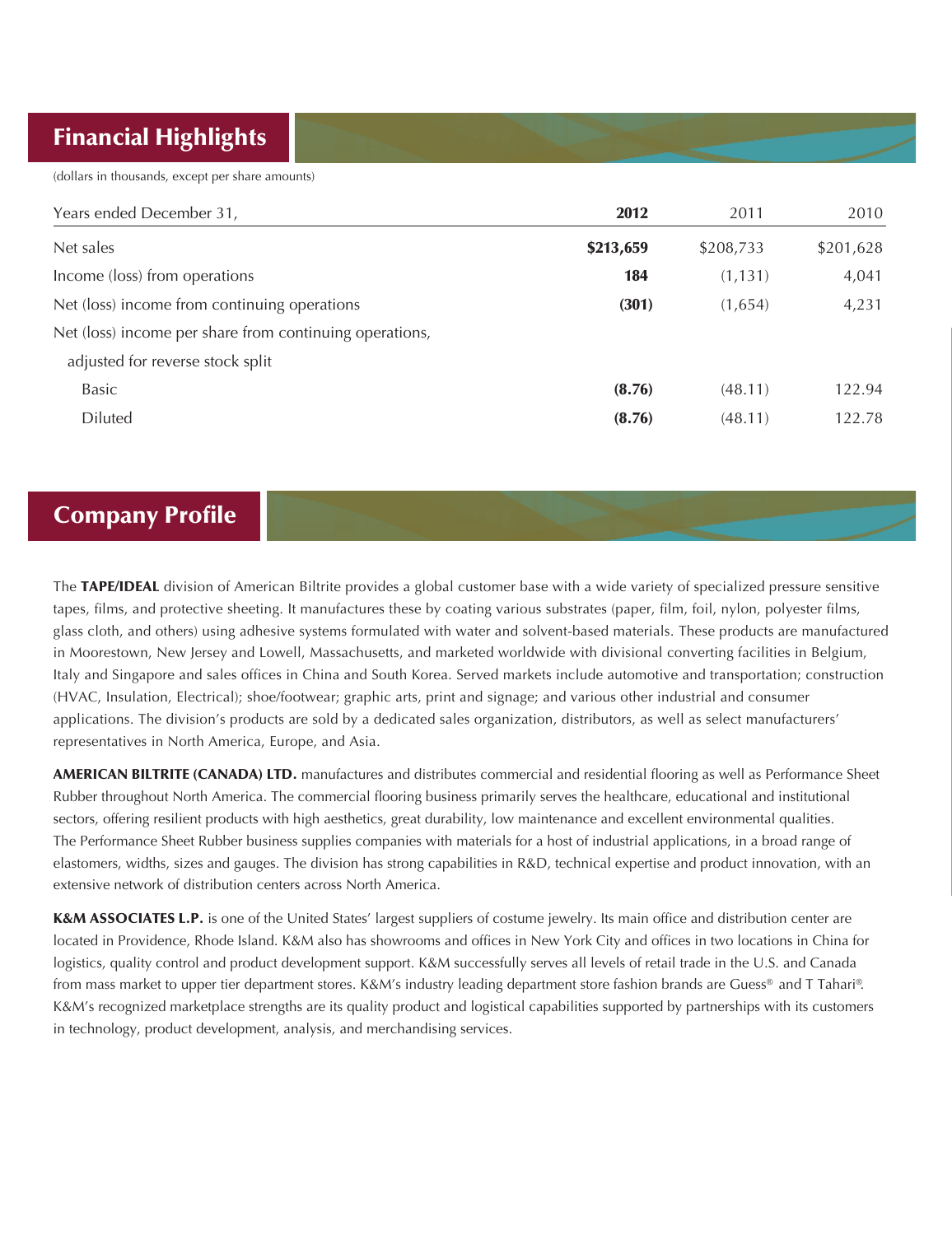## Consolidated Statements of Operations

*(In thousands of dollars, except share and per share amounts)*

|                                                   | <b>Years Ended December 31</b> |               |
|---------------------------------------------------|--------------------------------|---------------|
|                                                   | 2012                           | 2011          |
| <b>Net sales</b>                                  | \$213,659                      | \$208,733     |
| Cost of products sold                             | 162,232                        | 159,991       |
| Selling, general & administrative expenses        | 51,243                         | 49,873        |
| Income (loss) from operations                     | 184                            | (1, 131)      |
| Other income (expense)                            |                                |               |
| Interest expense                                  | (758)                          | (835)         |
| Other income                                      | 646                            | 499           |
|                                                   | (112)                          | (336)         |
| Income (loss) before income taxes and other items | 72                             | (1, 467)      |
| Provision for income taxes                        | 372                            | 186           |
| Net loss                                          | (300)                          | (1,653)       |
| Noncontrolling interests                          | (1)                            | (1)           |
| Net loss attributable to controlling interest     | (301)<br>\$                    | (1,654)<br>\$ |
| Net loss attributable to controlling interest     |                                |               |
| per common share:                                 |                                |               |
| Basic and diluted                                 | \$<br>(8.76)                   | (48.11)<br>\$ |
| Weighted average shares outstanding:              |                                |               |
| Basic and diluted                                 | 34,377                         | 34,377        |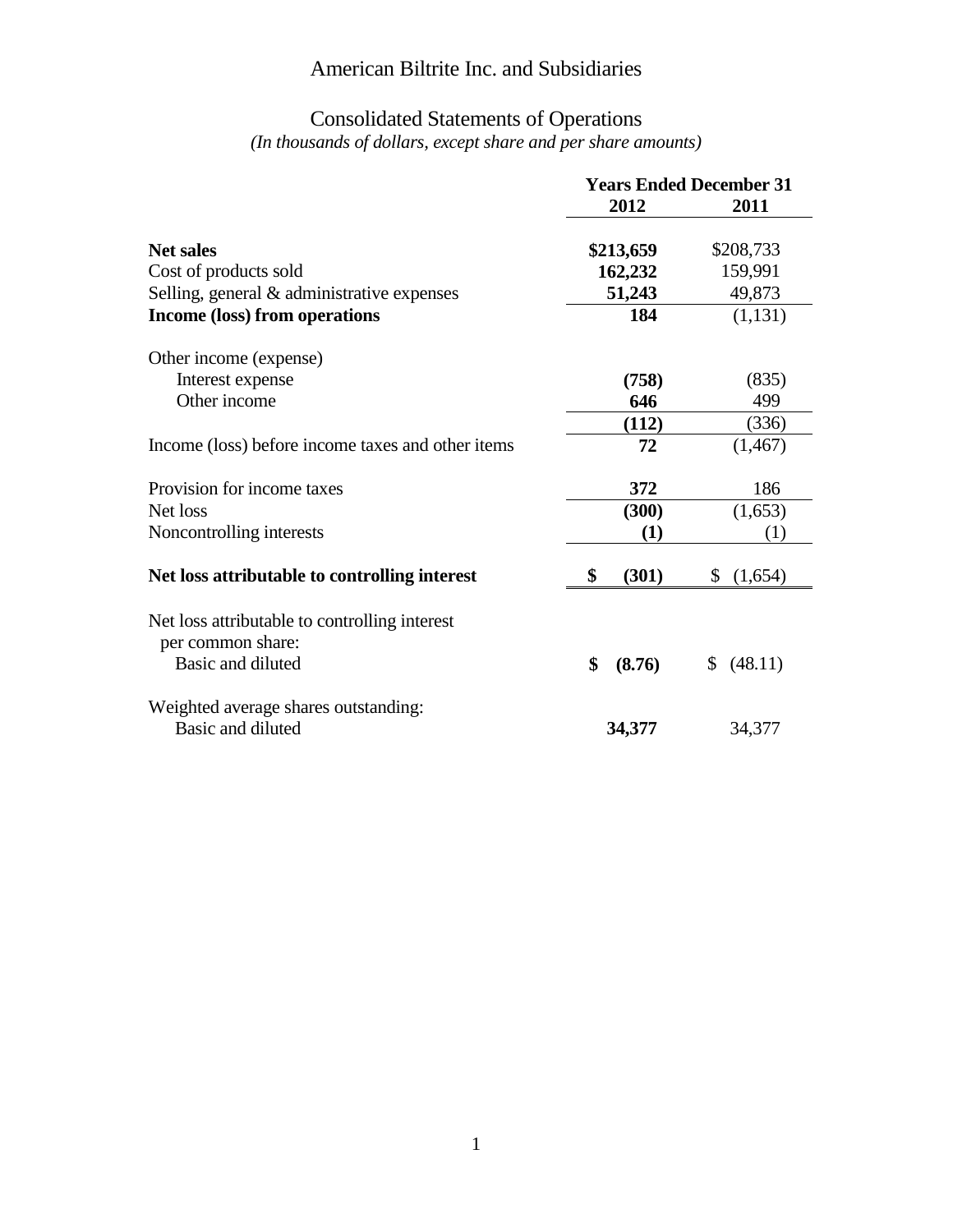#### Consolidated Balance Sheets – Assets *(In thousands of dollars)*

|                                                       | December 31 |                      |
|-------------------------------------------------------|-------------|----------------------|
|                                                       | 2012        | 2011                 |
| <b>Assets</b>                                         |             |                      |
| Current assets:                                       |             |                      |
| Cash and cash equivalents                             | \$<br>1,604 | $\mathcal{S}$<br>979 |
| Short-term investments                                | 2,500       | 2,400                |
| Accounts receivable, less allowances for              |             |                      |
| doubtful accounts and discounts of                    |             |                      |
| \$2,141 in 2012 and \$1,842 in 2011                   | 19,771      | 20,087               |
| Inventories                                           | 35,539      | 39,460               |
| Income taxes                                          | 1,209       | 217                  |
| Prepaid expense $\&$ other current assets             | 3,485       | 2,310                |
| <b>Total current assets</b>                           | 64,108      | 65,453               |
| Property, plant & equipment, net                      | 28,005      | 28,502               |
| Other assets:                                         |             |                      |
| Insurance receivable for asbestos-related liabilities | 31,921      | 17,646               |
| Other assets                                          | 7,833       | 9,393                |
|                                                       | 39,754      | 27,039               |
| <b>Total assets</b>                                   | \$131,867   | \$120,994            |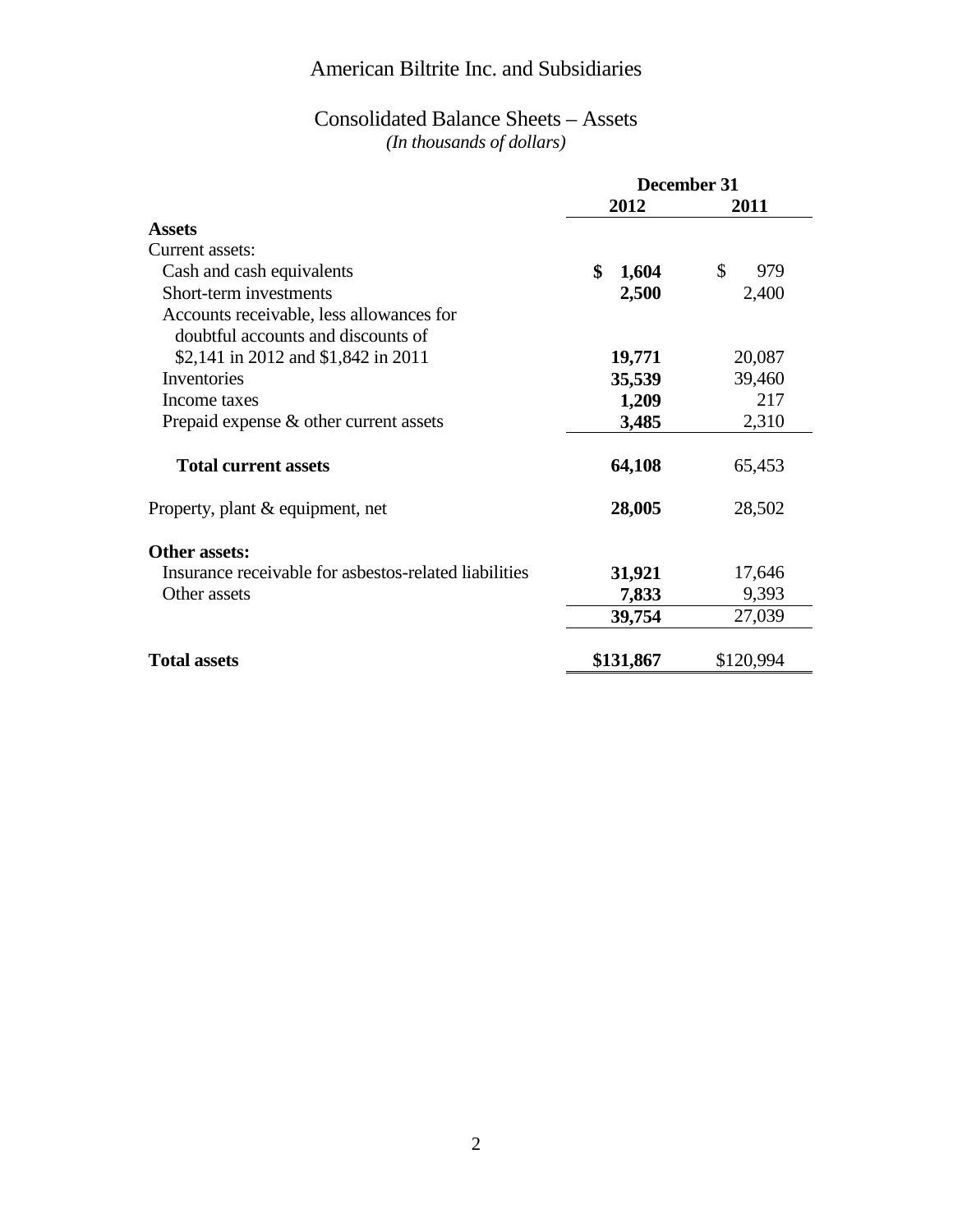#### Consolidated Balance Sheets – Liabilities and Stockholders' Equity *(In thousands of dollars)*

|                                                     | <b>December 31</b> |                       |
|-----------------------------------------------------|--------------------|-----------------------|
|                                                     | 2012               | 2011                  |
| <b>Liabilities</b>                                  |                    |                       |
| <b>Current liabilities:</b>                         |                    |                       |
| Accounts payable                                    | \$10,135           | $\mathbb{S}$<br>9,154 |
| Accrued expenses                                    | 15,466             | 14,330                |
| Notes payable                                       | 4,778              | 8,995                 |
| Current portion of long-term debt                   | 1,472              | 1,458                 |
| <b>Total current liabilities</b>                    | 31,851             | 33,937                |
| Long-term debt, less current portion                | 2,880              | 4,299                 |
| Asbestos-related liabilities                        | 31,990             | 17,700                |
| Other liabilities                                   | 21,848             | 21,151                |
| <b>Total liabilities</b>                            | 88,569             | 77,087                |
| <b>Stockholders' equity</b>                         |                    |                       |
| Common stock and additional paid in capital         |                    |                       |
| (common stock par value \$.01, authorized           |                    |                       |
| 150,000 shares, issued 45,985 shares, and           |                    |                       |
| 34,377 shares outstanding at December 31,           |                    |                       |
| 2012 and 2011)                                      | 20,282             | 20,162                |
| Less cost of common stock in treasury (11,608       |                    |                       |
| shares at December 31, 2012 and 2011)               | (14,959)           | (14,958)              |
| Retained earnings                                   | 44,814             | 45,115                |
| Accumulated other comprehensive loss                | (7, 783)           | (7, 355)              |
| Total stockholders' equity of controlling interests | 42,354             | 42,964                |
| Noncontrolling interests                            | 944                | 943                   |
| Total stockholders' equity                          | 43,298             | 43,907                |
| Total liabilities and stockholders' equity          | \$131,867          | \$120,994             |
|                                                     |                    |                       |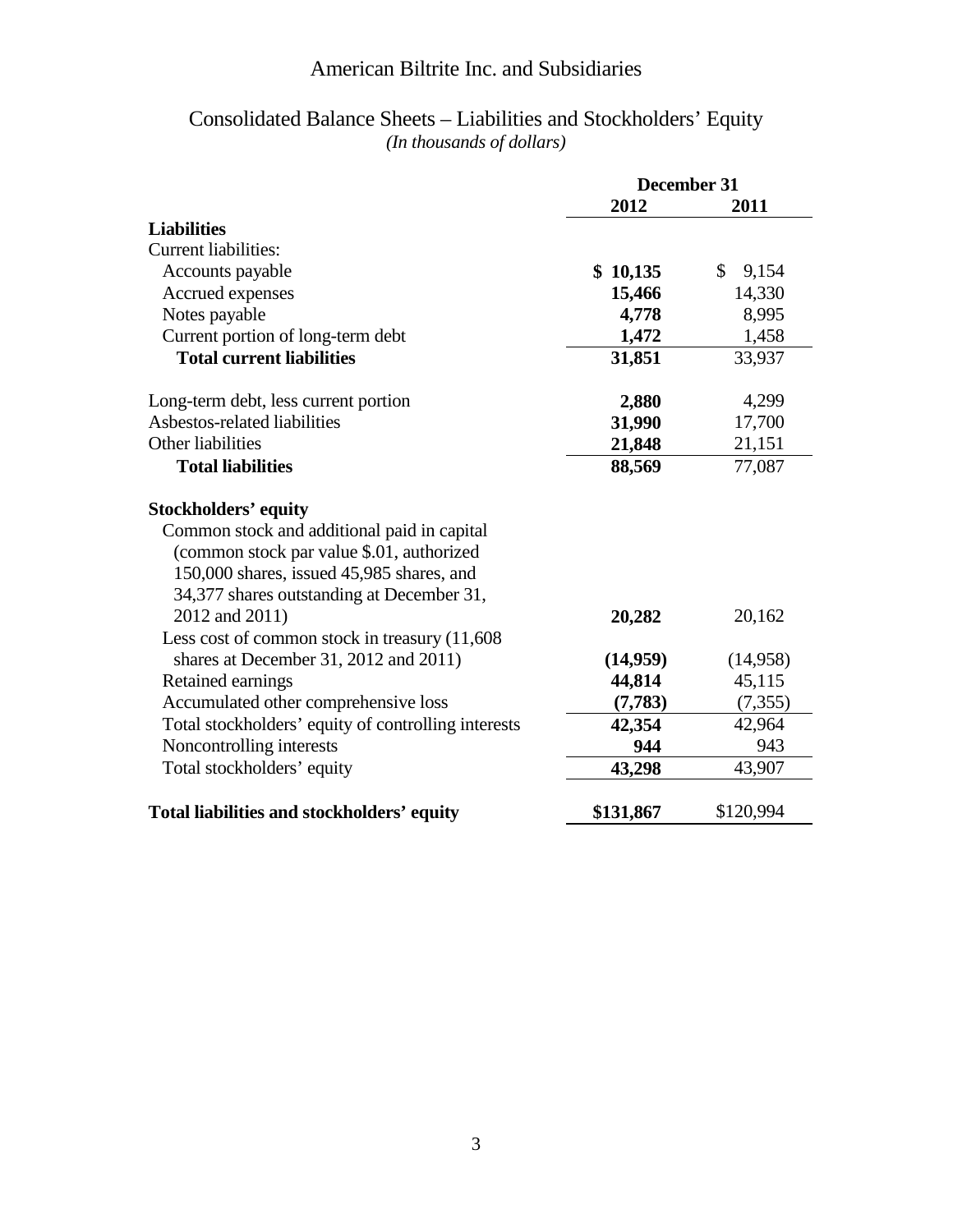#### Consolidated Statements of Cash Flows *(In thousands of dollars)*

|                                                        |             | <b>Years Ended December 31</b> |  |
|--------------------------------------------------------|-------------|--------------------------------|--|
|                                                        | 2012        | 2011                           |  |
| <b>Operating activities</b>                            |             |                                |  |
| Net loss                                               | \$<br>(300) | \$(1,653)                      |  |
| Adjustments to reconcile net loss to net cash provided |             |                                |  |
| (used) by operating activities:                        |             |                                |  |
| Depreciation and amortization                          | 3,885       | 4,343                          |  |
| Provision for doubtful accounts and discounts          | 3,113       | 2,447                          |  |
| Stock compensation expense                             | 164         | 164                            |  |
| Deferred taxes                                         | 257         | 643                            |  |
| Change in operating assets and liabilities:            |             |                                |  |
| Accounts and notes receivable                          | (2,630)     | (917)                          |  |
| Inventories                                            | 4,334       | (1,352)                        |  |
| Prepaid expenses and other assets                      | (1,161)     | 181                            |  |
| Accounts payable and accrued expenses                  | 1,779       | (1,300)                        |  |
| Income taxes                                           | (51)        | (1,095)                        |  |
| Other                                                  | 652         | (1,998)                        |  |
| Net cash provided (used) by operating activities       | 10,042      | (537)                          |  |
| <b>Investing activities</b>                            |             |                                |  |
| Investments in property, plant and equipment           | (2,606)     | (2,569)                        |  |
| Purchase of short-term investments                     | (2,500)     | (4,800)                        |  |
| Proceeds from sale of short-term investments           | 2,400       | 4,800                          |  |
| Net cash used in investing activities                  | (2,706)     | (2,569)                        |  |
| <b>Financing activities</b>                            |             |                                |  |
| Net short-term (payments) borrowings                   | (4,255)     | 4,402                          |  |
| Payments on long-term debt                             | (1, 412)    | (1,581)                        |  |
| Proceeds from exercise of stock options                |             | 2                              |  |
| Purchase of stock                                      | (45)        |                                |  |
| Net cash (used) provided in financing activities       | (5,712)     | 2,823                          |  |
| Effect of foreign exchange rate changes on cash        | (999)       | 395                            |  |
| Net increase in cash                                   | 625         | 112                            |  |
| Cash and cash equivalents at beginning of year         | 979         | 867                            |  |
| Cash and cash equivalents at end of year               | \$1,604     | \$<br>979                      |  |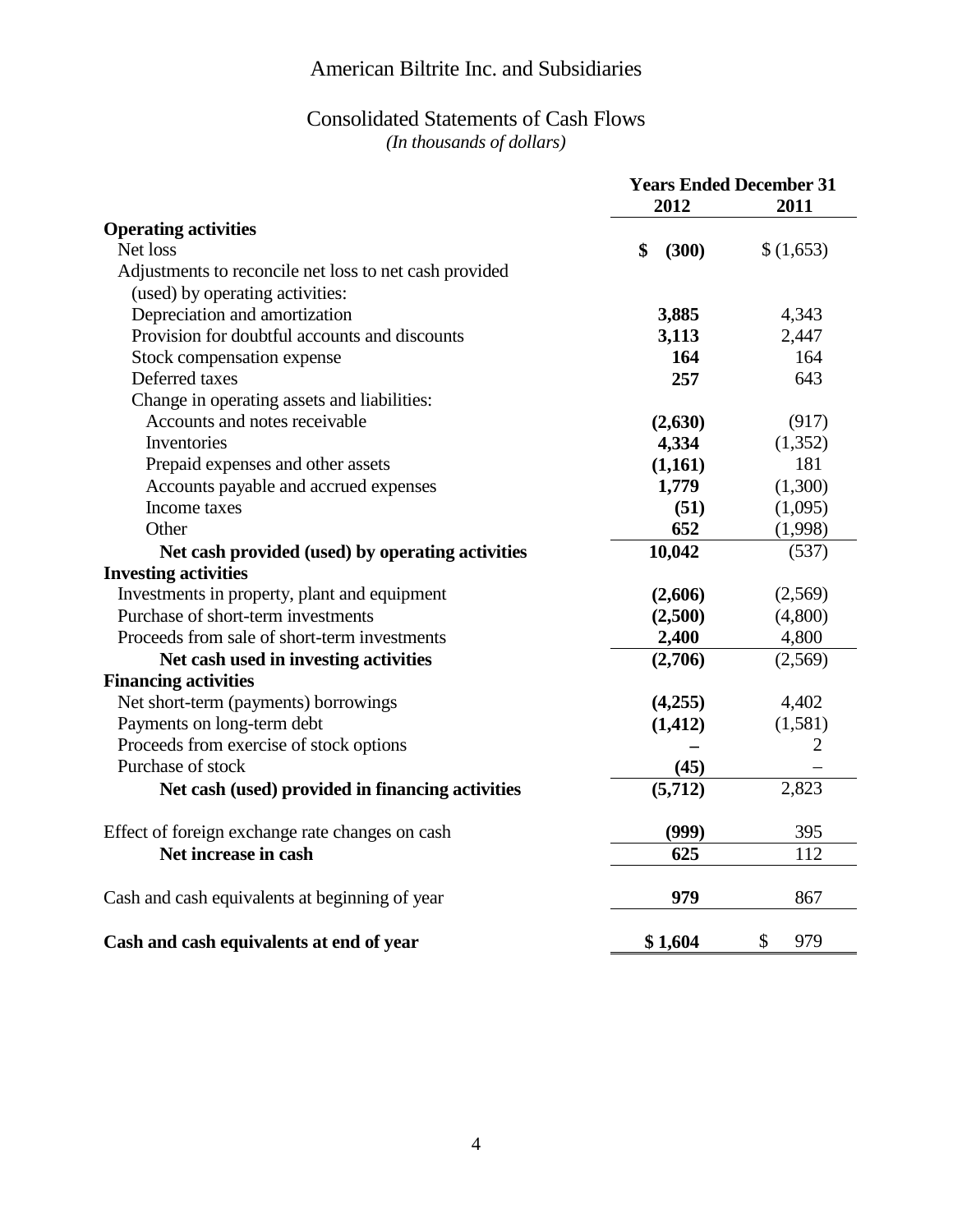#### Board of Directors

Leo R. Breitman Former Chairman and Chief Executive Officer Fleet Bank—Massachusetts

John C. Garrels III Former Director, Global Banking The First National Bank of Boston

Mark N. Kaplan Of Counsel Skadden, Arps, Slate, Meagher & Flom LLP

Richard G. Marcus President and Chief Operating Officer

Roger S. Marcus Chairman of the Board and Chief Executive Officer

William M. Marcus Executive Vice President and Treasurer

Mark S. Newman Former Chairman of the Board, President and Chief Executive Officer DRS Technologies, Inc.

Kenneth I. Watchmaker Former Executive Vice President and Chief Financial Officer Reebok International Ltd.

# Corporate Officers

Roger S. Marcus Chairman of the Board and Chief Executive Officer

Richard G. Marcus President and Chief Operating Officer

William M. Marcus Executive Vice President and Treasurer

Howard N. Feist III Vice President—Finance and Chief Financial Officer

Roch Leblanc Vice President and General Manager American Biltrite (Canada) Ltd.

Michael I. Merkx Vice President and General Manager Tape Division

Diana Lew Controller

Adele Muller Assistant Treasurer

### Corporate Information

#### TRANSFER AGENT AND REGISTRAR

Registrar and Transfer Company 10 Commerce Drive Cranford, New Jersey 07016-3572 (800) 368-5948

#### **COUNSEL**

Skadden, Arps, Slate, Meagher & Flom LLP Boston, Massachusetts

#### AUDITORS

Ernst & Young LLP Boston, Massachusetts

#### STOCK MARKET LISTING

OTC Pink Market Symbol—ABLT.PK